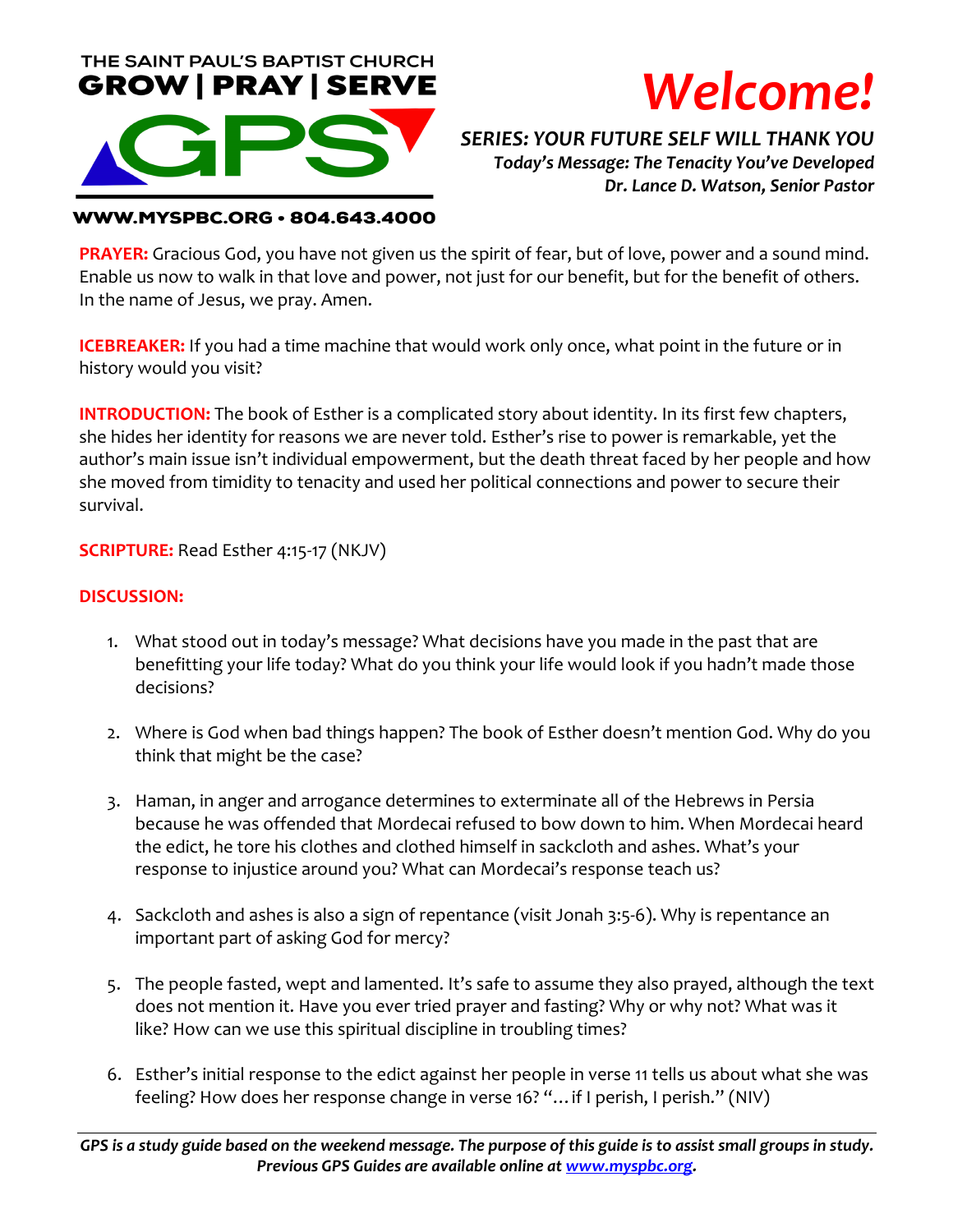



*SERIES: YOUR FUTURE SELF WILL THANK YOU Today's Message: The Tenacity You've Developed Dr. Lance D. Watson, Senior Pastor*

#### **WWW.MYSPBC.ORG · 804.643.4000**

7. Esther consents to appear before the king unsolicited at great potential hazard to herself. She had to struggle with what it meant to live faithfully in a foreign culture. What does it mean for us to live faithfully in a post-Christian culture?

**CHALLENGE:** Examine yourself. In what areas do you need to develop tenacity? Pray that God will empower you to overcome your timidity.

**SERVE: Pray** over Esther 4 this week. **Praise** God in advance for developing tenacity in you despite the challenges you may face. **Listen**: when you are quiet before God, it is amazing how clear things become. **Respond**. Write it down, live it out, give God praise!

**ANNOUNCEMENTS:** Take this time to share group announcements. Church wide and campus specific announcements can be found at www.myspbc.org. You can also "find, follow and like" our Facebook page at facebook.com/myspbc. Turn on your notifications.

**CELEBRATIONS:** Take this time to share praise reports (e.g. answered prayers, birthdays, anniversaries, promotions).

**PRAYER REQUESTS & PRAYER:** Take this time to share prayer requests. Close with prayer.